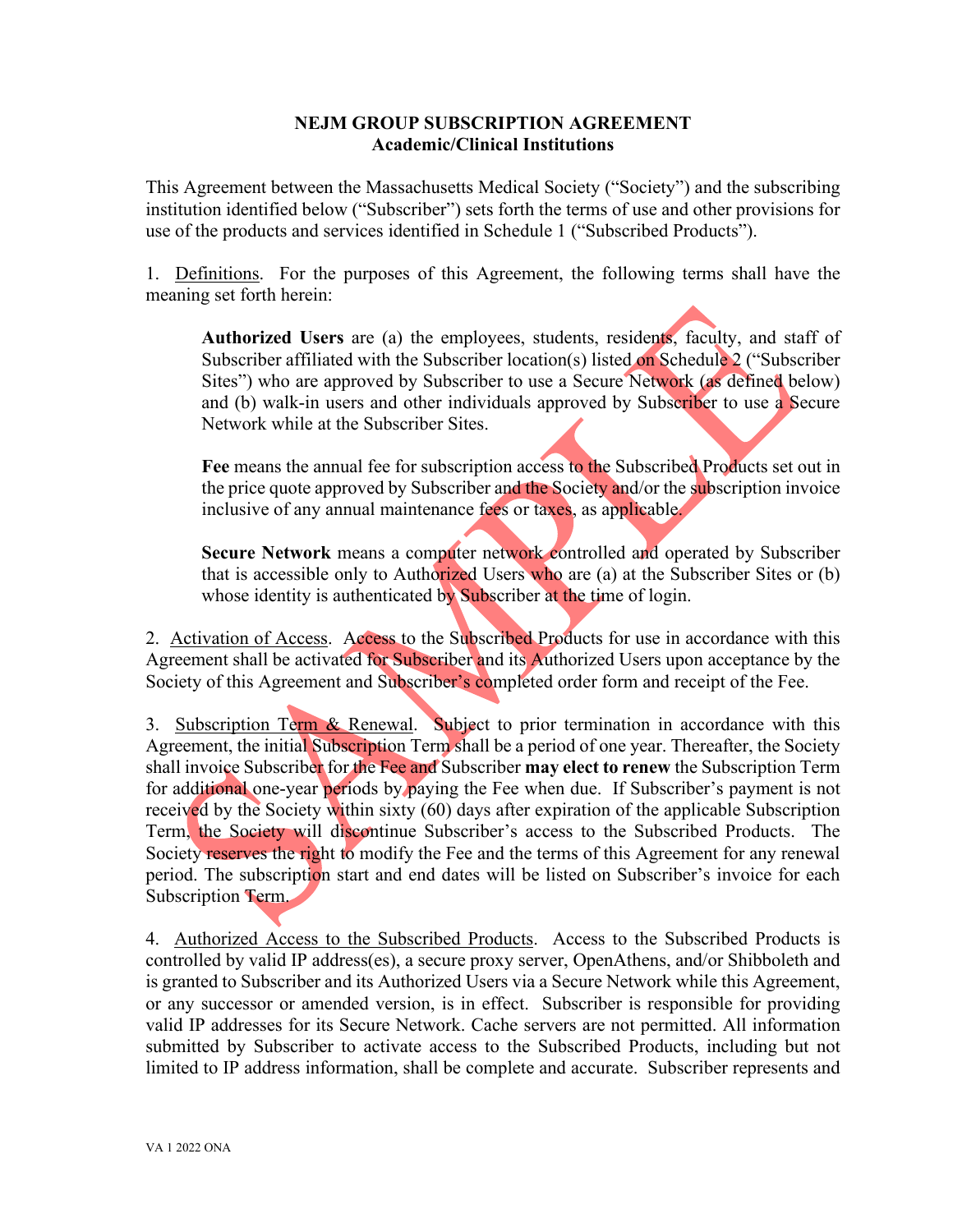warrants that all IP addresses provided to the Society shall correspond to and be limited to the Secure Network.

- 5. Authorized Use. Subscriber and its Authorized Users may:
- a. Use content from the Subscribed Products in accordance with copyright and other applicable laws for personal noncommercial purposes.
- b. Access, browse, view and search the Subscribed Products; print, download, and store a reasonable number of items from the Subscribed Products and provide copies of individual items to other Authorized Users and to third party colleagues for scholarly and research use.
- c. On occasion supply single copies of articles from the Subscribed Products to a noncommercial library located in the same country as Licensee by post, facsimile or digital transmission to fulfill requests for Interlibrary Loan ("ILL"), provided such use is in accordance with applicable copyright law and Licensee's ILL procedures.
- d. Link to or display discrete items of content from the Subscribed Products in course management systems via a Secure Network in connection with course instruction.

6. Intellectual Property Ownership. Unless otherwise indicated, the content available through the Subscribed Products is the property of the Society and is protected under United States and international copyright laws and conventions. *The New England Journal of Medicine*, *The New England Journal of Medicine* logo mark, *NEJM Group*, *NEJM Catalyst* Innovations in Care Delivery, *NEJM Evidence*, and *NEJM* are registered trademarks of the Society in the United States and other countries. Notwithstanding anything to the contrary set forth in this Agreement, additional usage terms may be permitted for open access content that may be included in the Subscribed Products.

7. Subscriber Obligations. Subscriber agrees to reasonably cooperate in preventing violations of this Agreement by Authorized Users and to notify the Society promptly upon discovering any such violation. Subscriber also agrees to take such reasonable steps as the Society may require to ensure that such activity ceases. In addition to any other applicable remedies, access to the Subscribed Products may be limited or revoked in the event of a violation of this Agreement by an Authorized User. Subscriber agrees not to frame, modify, obscure, or otherwise alter the appearance or display of any materials at the Subscribed Products. Subscriber agrees to use the Subscribed Products in accordance with applicable laws, rules and regulations.

8. Modifications and Availability. The Society will make reasonable efforts to keep the Subscribed Products available twenty-four hours per day, seven days a week. However, owing to technical failures, routine maintenance, or other unforeseen circumstances, availability may be limited, and the Society will not be responsible for the non-availability of the Subscribed Products.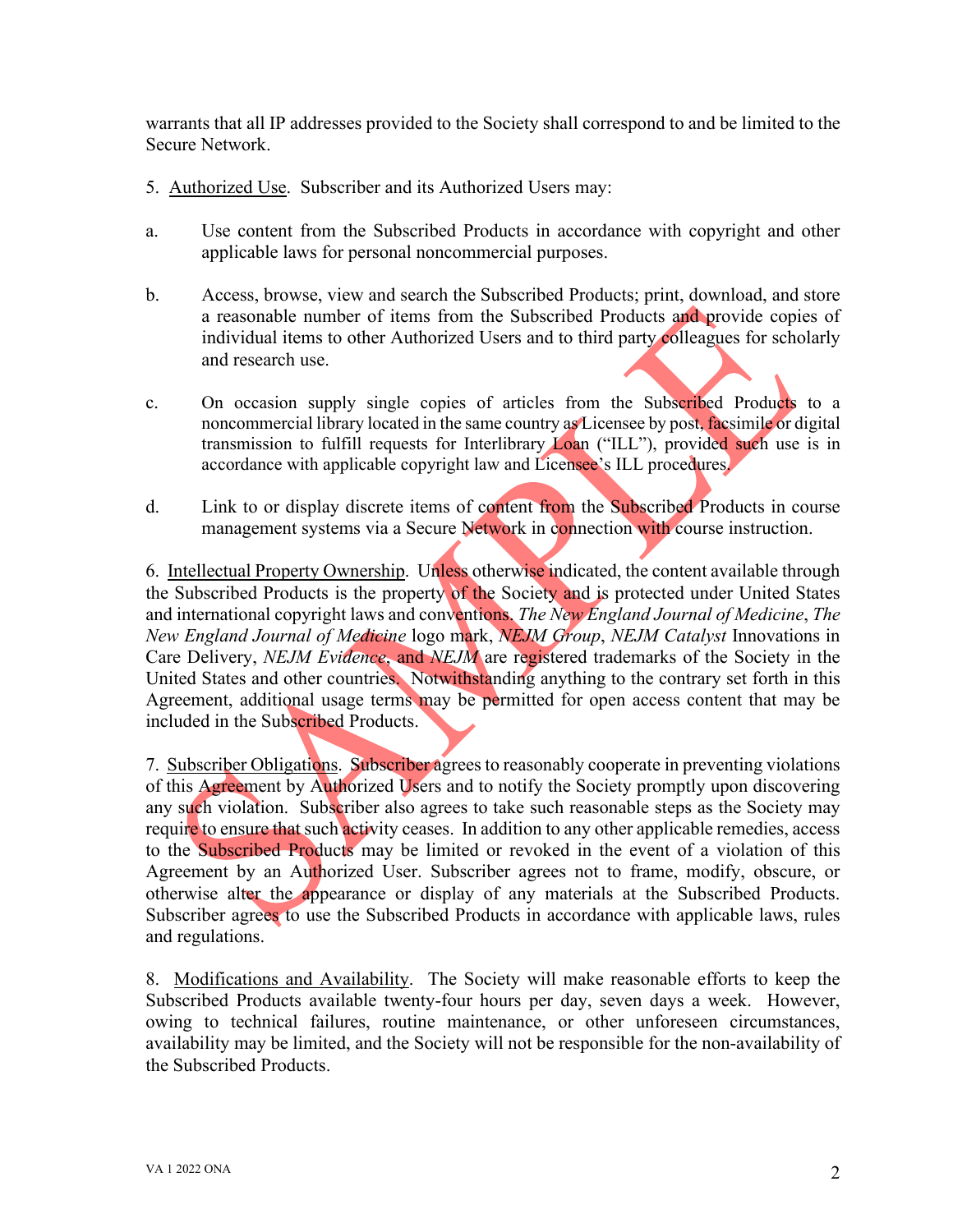9. Warranty. The Society warrants that use of the Subscribed Products in accordance with this Agreement will not infringe the intellectual property rights of any third party.

10. Disclaimer. Content available through the Subscribed Products is the result of research and/or contribution by independent individuals or organizations. The Society is not responsible for the accuracy of any data or conclusions reported in such content. The Subscribed Products are intended for educational, research, and reference purposes only and should not be substituted for the advice of a qualified health care professional.

EXCEPT FOR THE EXPRESS WARRANTY STATED IN THIS AGREEMENT, AND TO THE EXTENT PERMITTED BY APPLICABLE LAW, THE SUBSCRIBED PRODUCTS ARE PROVIDED "AS IS" WITHOUT WARRANTY OF ANY KIND, EITHER EXPRESS OR IMPLIED AND THE SOCIETY EXPRESSLY DISCLAIMS ALL WARRANTIES AND REPRESENTATIONS OF ANY KIND WITH RESPECT TO THE SUBSCRIBED PRODUCTS, INCLUDING BUT NOT LIMITED TO, ANY EXPRESS OR IMPLIED WARRANTY AS TO MERCHANTABILITY OR FITNESS FOR A PARTICULAR PURPOSE.

11. Limitation of Liability. In no event will the Society, its employees, officers, members, agents, or licensors be liable for lost profits or any special, incidental, indirect, or consequential damages of any kind, or any damages resulting from the inability to use, or the use of, the Subscribed Products, whether or not advised of the possibility of such damages, or on any theory of liability arising out of or in connection with the use or performance of the Subscribed Products.

12. Termination. Either party may terminate this Agreement at any time by providing the other party with thirty (30) days written notice. In the event of such termination, Subscriber shall receive a pro-rated refund of the Fee for the un-expired portion of the subscription term. The foregoing shall be Subscriber's sole and exclusive remedy with respect to any such termination. However, in the event of a breach of this Agreement by either party that is likely to cause substantial or irreparable harm to the other party, the thirty (30) day notice period shall be waived. On termination, or expiration, all rights and obligations of the parties shall automatically terminate unless otherwise provided herein.

## 13. Miscellaneous.

13a. This Agreement represents the entire understanding of the parties in relation to the subject matter hereof and supersedes all prior agreements, negotiations, understandings, representations, statements and writings between the parties relating thereto. Subscriber may not assign or transfer, directly or indirectly, all or part of its rights and obligations under this Agreement without the prior written consent of the Society. The Society reserves the right to modify, suspend, or discontinue all or any part of the Subscribed Products at any time. Either party's failure to perform any obligation under this Agreement as a result of conditions beyond its control, such as, but not limited to, war, strikes, floods or other natural disasters, embargos, governmental restrictions, power failures, terrorism, or damage or destruction of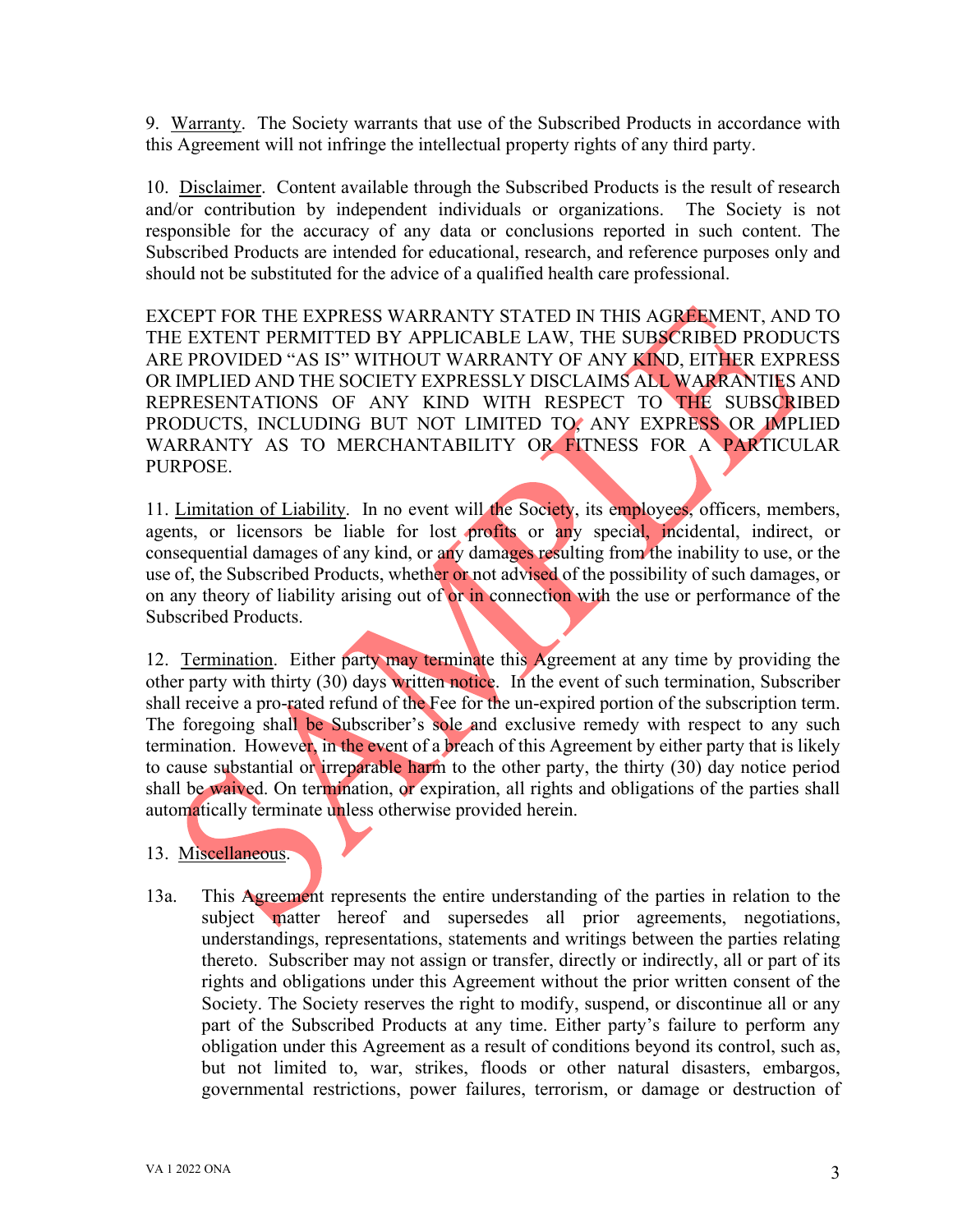network facilities or services, shall not be deemed a breach of this Agreement. The United Nations Convention on Contracts for the International Sale of Goods will not govern this Agreement. The failure of either party to enforce any right or obligation under this Agreement shall not be deemed a waiver thereof and shall not prevent the later enforcement of any right or obligation.

- 13b. Any purchase order or other instrument that Subscriber may use for the Subscribed Products is for its internal purposes only and shall not amend any provision of this Agreement.
- 13c. This Agreement shall be construed and enforced in accordance with the laws of the Commonwealth of Massachusetts, United States of America, without regard to its conflict of laws rules. Any controversy arising out of or relating to this Agreement shall be brought in the federal or state courts located in Massachusetts and the parties hereby consent to the jurisdiction of such courts. The foregoing choice of law and forum designation will not apply if compliance would violate applicable law in Subscriber's state. Where required by the laws of Subscriber's state, any controversy arising out of or relating to this Agreement shall be resolved in accordance with such laws.

#### **AGREED TO AND ACCEPTED**:

**SUBSCRIBER** - Name of Institution

 $\mathcal{L}=\mathcal{L}=\mathcal{L}=\mathcal{L}=\mathcal{L}=\mathcal{L}=\mathcal{L}=\mathcal{L}=\mathcal{L}=\mathcal{L}=\mathcal{L}=\mathcal{L}=\mathcal{L}=\mathcal{L}=\mathcal{L}=\mathcal{L}=\mathcal{L}=\mathcal{L}=\mathcal{L}=\mathcal{L}=\mathcal{L}=\mathcal{L}=\mathcal{L}=\mathcal{L}=\mathcal{L}=\mathcal{L}=\mathcal{L}=\mathcal{L}=\mathcal{L}=\mathcal{L}=\mathcal{L}=\mathcal{L}=\mathcal{L}=\mathcal{L}=\mathcal{L}=\mathcal{L}=\mathcal{$ 

 $\mathcal{L}=\mathcal{L}^{\mathcal{L}}$ Authorized Signature */ Date* 

MASSACHUSETTS MEDICAL SOCIETY

 $\mathcal{L}_\mathcal{L}$  , which is a set of the set of the set of the set of the set of the set of the set of the set of the set of the set of the set of the set of the set of the set of the set of the set of the set of the set of Authorized Signature / Date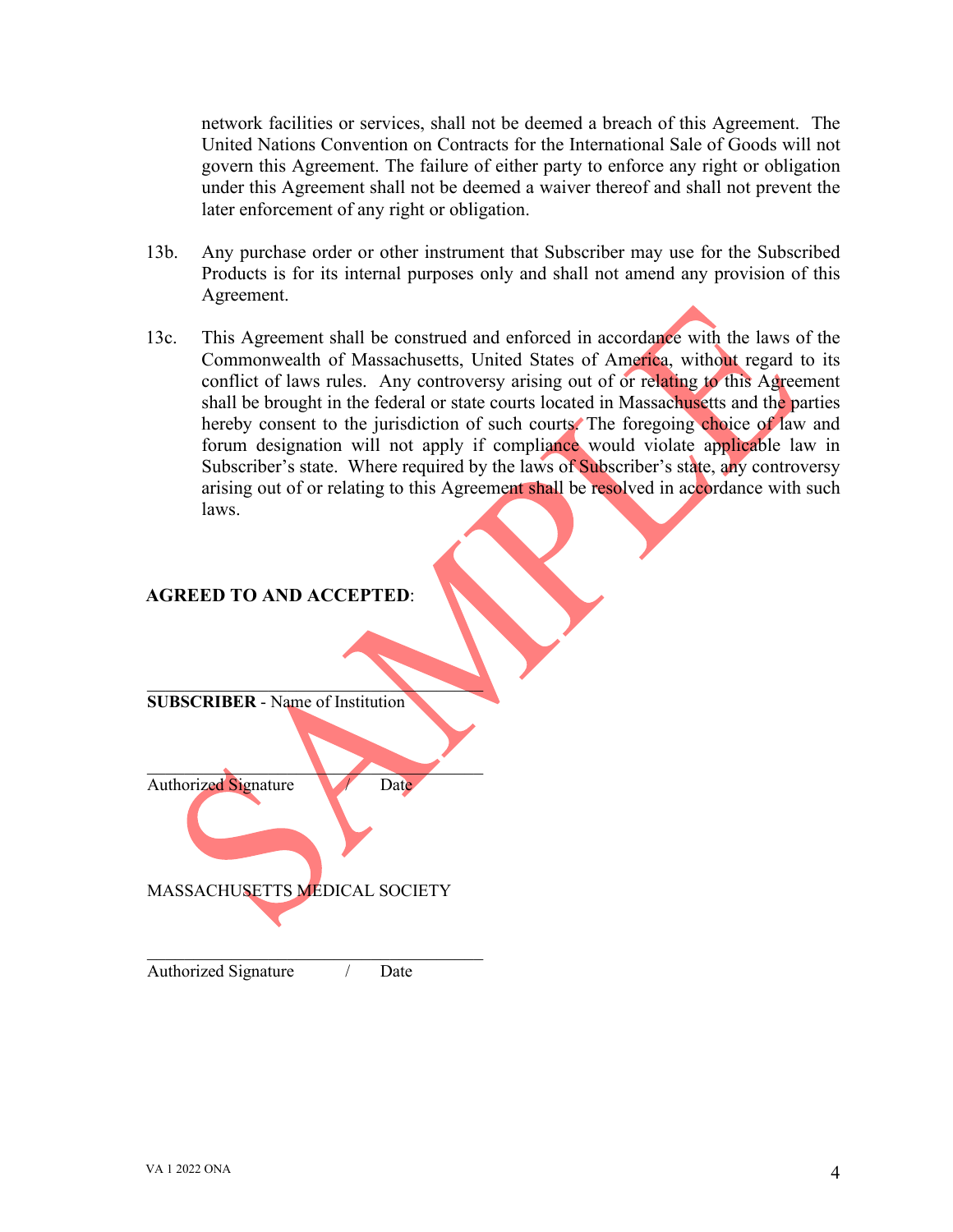# **SCHEDULE 1**

## **NEJM Group Subscription**

#### **Subscribed Products:**

- [ ] NEJM.org (Vol. 322 to the present)
- [ ] NEJM Journal Watch (1987 to the present)
- [ ] NEJM Catalyst Innovations in Care Delivery (Vol. 1 to present)
- [ ] NEJM Evidence (Vol. 1 to present)

#### **Ongoing Access to Subscribed Content**

Upon termination or expiration of Subscriber's subscription (except if termination is due to a breach of this Agreement by Subscriber), the Society will make commercially reasonable effort to continue providing access for Subscriber and its Authorized Users to the content from the Subscribed Products published by the Society from the Effective Date through the date of termination or expiration ("Subscribed Content") subject to the provisions of this Agreement. Such access shall be subject to the Society's continued right to provide access either through a computer network owned and operated by the Society or an approved third-party archive provider, which may or may not charge a fee.

#### **Safeguarding Access**

The Society has entrusted Portico to preserve access to the Subscribed Products if a natural disaster or other catastrophic scenario occurs. Following the unlikely occurrence of a triggering event where the Society or is designee is permanently and completely unable to provide access to the Subscribed Products, such content will remain protected and available in the Portico archive.

#### **Usage Data Reports**

The Society will make usage data reports available to Subscriber on a monthly basis for Subscriber's internal use. Such usage reports will adhere to the specifications of the COUNTER Code of Practice.